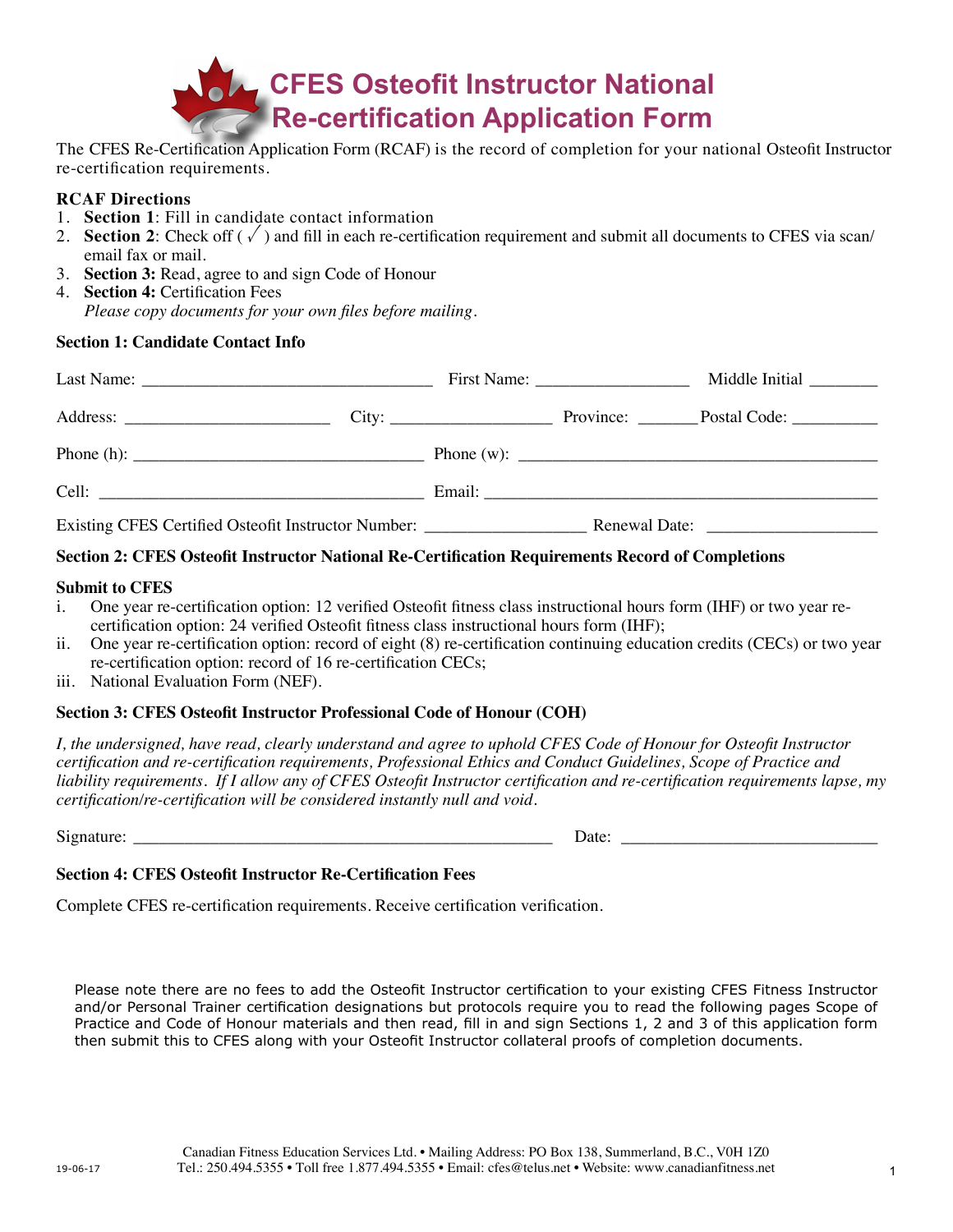# **CFES National Osteofit Instructor Re-Certification Instructional Hours Form (IHF)**

Please fill in and copy this required form for CFES instructor re-certification. Submit to CFES office by scan/email, fax or mail. To retain your CFES Certification please teach 12 complete (45 - 60 minutes) Osteo Fitness programs per year and have your supervisor sign as your witness declaring you did teach the program. Signature and contact info required. Your signed Professional Code of Honour is your word.

|  |                     | Location   Program Name   Class Date |  |  | Supervisor Signature and Contact #                                                                                   |
|--|---------------------|--------------------------------------|--|--|----------------------------------------------------------------------------------------------------------------------|
|  | 1. $\qquad \qquad$  |                                      |  |  |                                                                                                                      |
|  |                     |                                      |  |  | <u> 1989 - Johann John Barn, martin de ferrer eta bainar eta baina eta baina eta baina eta baina eta baina eta b</u> |
|  |                     |                                      |  |  |                                                                                                                      |
|  | 3.                  |                                      |  |  |                                                                                                                      |
|  | 4.                  |                                      |  |  | the control of the control of the control of the control of the control of the control of                            |
|  | 5.                  |                                      |  |  |                                                                                                                      |
|  | 6.                  |                                      |  |  |                                                                                                                      |
|  | 7.                  |                                      |  |  |                                                                                                                      |
|  |                     |                                      |  |  |                                                                                                                      |
|  |                     |                                      |  |  | the control of the control of the control of the control of the control of the control of                            |
|  | 9.                  |                                      |  |  |                                                                                                                      |
|  | 10. $\qquad$        |                                      |  |  |                                                                                                                      |
|  |                     |                                      |  |  |                                                                                                                      |
|  | 11. $\qquad$        |                                      |  |  |                                                                                                                      |
|  | 12. $\qquad \qquad$ |                                      |  |  |                                                                                                                      |

2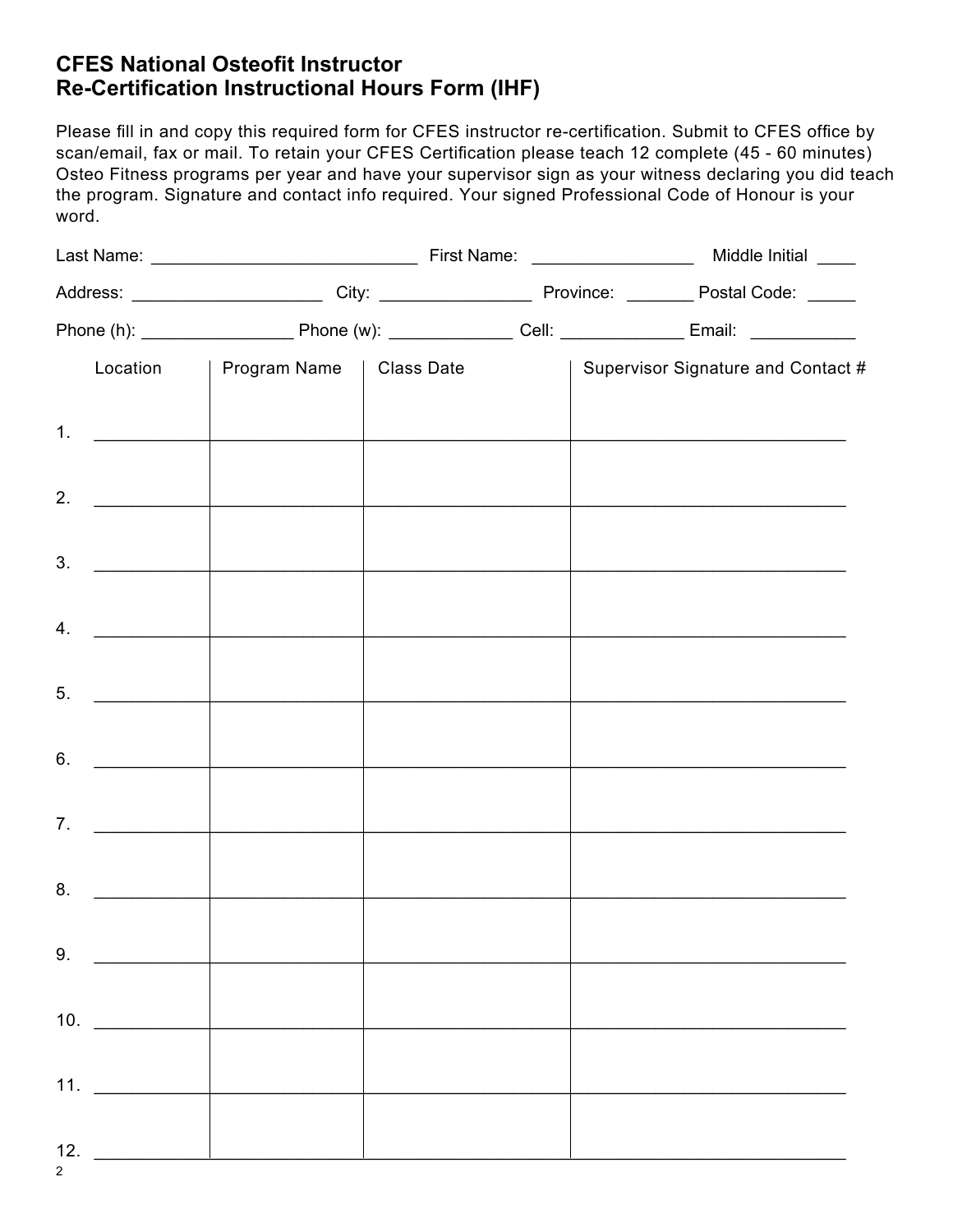# **The CFES National Osteofit Instructor Professional Code of Honour Package**

## **Certification Requirements**

Successfully complete the following steps or present an equivalent\*.

- 1 CFES Group Fitness or Weight Training Instructor or Personal Trainer certification\*;
- 2 CFES Active Aging Instructor certification\*;
- 3. Osteofit Instructor proof of course completion and Osteofit ICE form;
- 4. Maintain current CPR-A minimum and Emergency or Standard First Aid Certifications;
- 5 Maintain annual liability insurance;
- 6. Submit to CFES: All document copies steps 1-5; signed Osteofit Certification Application Form.
- 7. Receive CFES Osteofit Instructor Certification.

## **Re-Certification Requirements**

Successfully complete the following or present an equivalent\*.

- 1. Attend eight (8) hours CFES recognized re-certification workshop CECs\* of which 4 must be in older adult fitness and can include BC Women's annual Updates workshops;
- 2. Submit twelve (12) verified Osteofit instructional hours annually\*;
- 3. Successfully complete the Osteofit Re-ICE (required every three (3) years)
- 4. Maintain CPR; First Aid and annual liability insurance;
- 5. Submit to CFES: All document copies, steps 1-2; signed Osteofit Re-certification Application Form and collateral documents
- 6. Receive CFES Osteofit Instructor Re-Certification.

## **Professional Ethics and Conduct Guidelines**

As a CFES Certified Osteofit Instructor I will be expected to meet the following guidelines: Personal Attributes

- Have an interest, enthusiasm and commitment to excellence in educating, instructing and mentoring;
- Develop and maintain credibility, sincerity with the participants, peers and managers;
- Demonstrate self-motivation and be able to motivate others;
- Maintain good records;
- Possess good time management skills;
- Perform instruction without bias, conflict of interest, self-gains or vested interest in the instruction outcome;
- Have dedicated time to carry out my instructor role, including availability to students outside class time;
- Be a realistic role model, aiming to demonstrate balance; express honesty, integrity and core values.

## **Communication Skills**

- Possess the skill, knowledge, and ability to communicate well with all involved in the program;
- Clarify and present the Osteofit instruction in a succinct and meaningful manner;
- Interpret and explain Osteofit exercise results to the client;
- Provide an atmosphere that is participant centered, welcoming, caring, supportive and professional;
- Respect privacy and confidentiality during and following your classes and programs;
- Respect professional boundaries regarding appropriate and acceptable language, touching, overall conduct and promotion of programs;
- Understand that swearing, sexual oriented body or verbal language; being untruthful; encouraging gossip; economic maneuvering in sales and copyright infringements are examples of unprofessional or inappropriate conduct.

## **Participant Success:**

- Design, market and present Osteofit programs and classes for apparently healthy adults;
- When an individual registers they will fill in the basic health screening forms using the BC Women's Osteofit Health Screening forms OR GAQ / PAR-Q+ / PARmed-X+ and PARmed-X+ for Pregnancy forms<sup>1</sup>, OR equivalent health screening forms, and we will refer clients to the appropriate health/fitness professionals where indicated and to maintain best practices as outlined by the Canadian Fitness Safety Standards  $^2$ ;
- Programs and classes will inspire, educate and activate participants to foster a lifelong commitment to active living, fitness and healthy lifestyle;
- Instruction will foster personal participant success based on their realistic personal goals;
- Provide recognition of client at completion of their class set or program in paper, in word, kind deeds.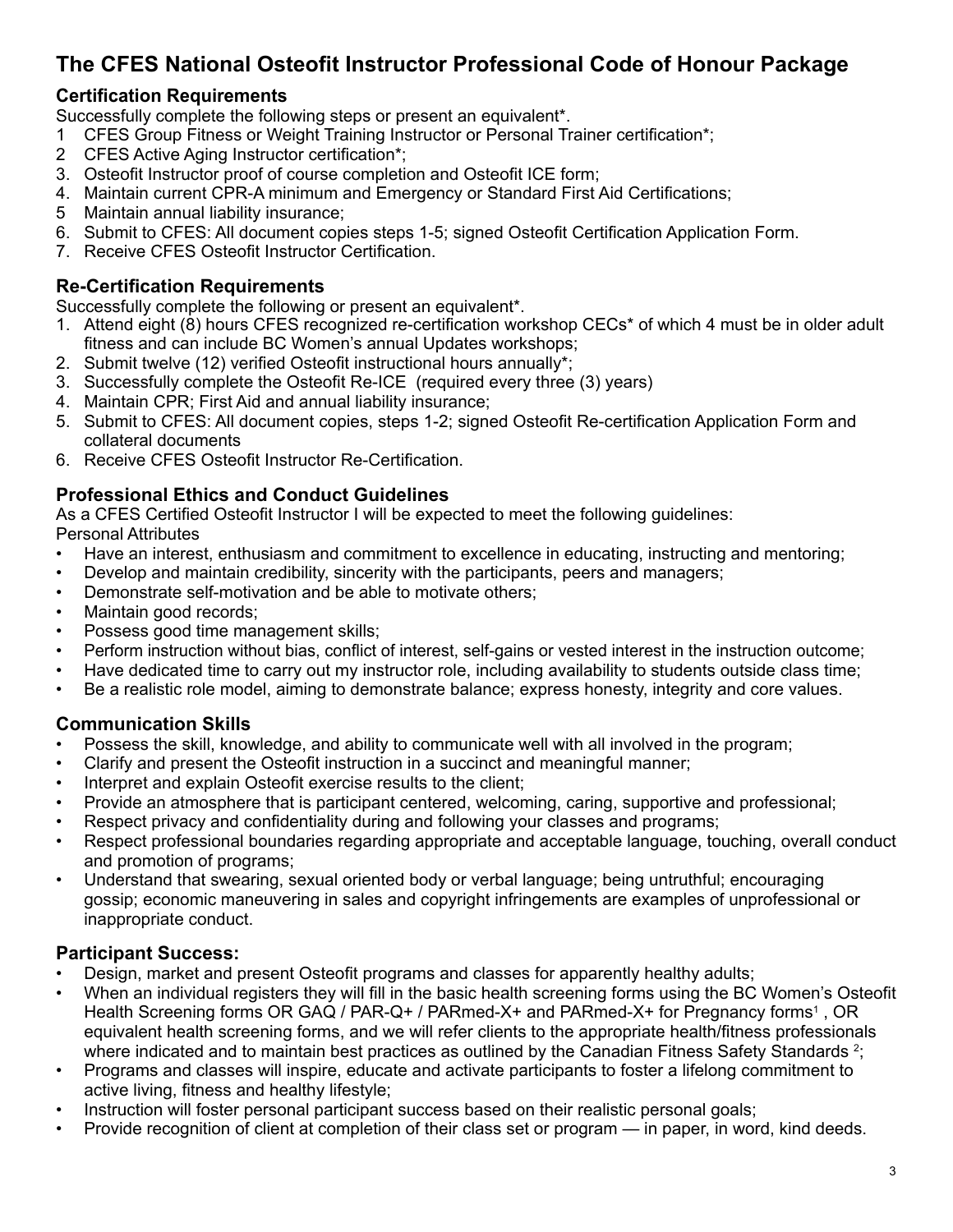## **Technical Skills**

- Understand and instruct within professional scope of practice;
- Have the Osteofit skill, knowledge, confidence, and ability in instruction;
- Demonstrate a working knowledge and understanding of the CFES model, mission, direction, and focus, follow CFES professional ethics and conduct guidelines for every Osteofit class or program;
- Design and instruct a proper warm-up, a work-out (cardio, strength, endurance) and cool down (flexibility) components for each Osteofit class;
- Provide safe, progressive, balanced, technically proficient program components;
- Possess the ability to determine and work with differing styles of participant learning and abilities;
- Be able to make a judgment whether the participant fitness level is appropriate for class level;
- Provide exercise modifications, alternatives meeting the levels and conditions of participants;
- Provide instruction and modifications for the safe use of common group exercise equipment;
- Provide feedback and encouragement that enhances and promotes participant advancement.

## **Program Effectiveness:**

- Promotion provides clear program descriptions, health benefits and variety of progressive choices for ages and health stages, beginners to advanced Osteofit participants;
- Conduct group exercise and facility orientation sessions for participants;
- Design progressive Osteofit programs for apparently healthy adults that are modifiable for fitness levels and abilities;
- Programs are to produce effective measurable results for the participant;
- Educate regularly with a variety of information for all in class tips, handouts, bulletins, newsletters;
- Respond to individual inquiries and group education on Canada's Food Guide and professionally recognized, credible nutrition resources available on-line and in the community;
- To avoid conflict of interest, it is professional to provide more than one, ideally three, recognized professionals or organizations in answer to participant requests;
- Provide ample opportunity for participants to give feedback on instructor, program, facility. Where deemed reasonable act upon their feedback and let them know they are appreciated for their ideas and interest;
- Keep records of the participant progress and program evaluations; document results for future review.

# **For Safety:**

- Have an emergency procedures plan in place where I am teaching, posted in a visible spot with staff, instructor(s) and participants educated in procedures;
- Have or be able to recommend an accredited fitness assessment for interested individuals;
- Participants are asked to sign an informed consent form before entering any program;
- An excellent target heart rate or perceived exertion chart is on the wall, visible for all to read and ideally provides beats in a 10-second count for beginners, intermediate and advanced levels;
- Participants are shown where water stations, washrooms and emergency exits are. Participants are encouraged to bring water bottles.

# **For Professional Credibility:**

- Respect individuality; equality; provide support, include and recognize participants and professionals;
- Promote honesty of feedback, originality of the candidate, and give credit where credit is due;
- Uphold a professional image through conduct and appearance;
- Maintain CFES Osteofit Instructor re-certification requirements;
- Advance Osteofit Instructor certification add credentials, attend programs, events, network professionals;
- Keep up to date with exercise trends, safety, new programs, techniques, and current research;
- Have regular evaluations of leadership skills, abilities and conduct from participants, peers and supervisors.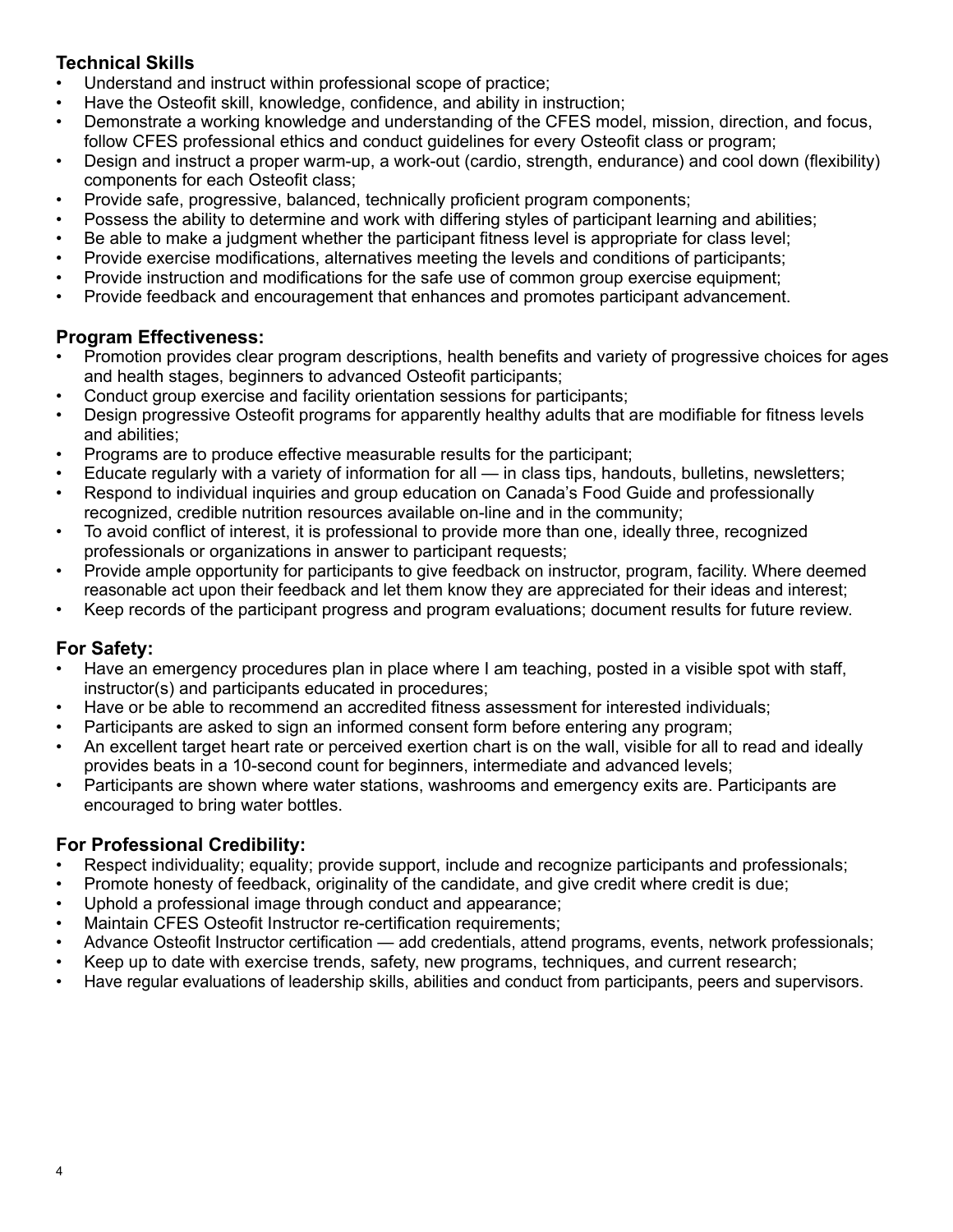# **The CFES National Osteofit Instructor Professional Code of Honour Package**

## **CFES Osteofit Instructor Scope of Practice**

The CFES Osteofit Instructor Certification is meant to provide individuals with the competencies necessary to provide individuals with safe, effective, and appropriate Osteofit programs. These programs are based on the CFES & BC Women's Health Centre's Performance Standards of a Osteofit Instructor (For more information visit the BC Women's Health Centre's Osteofit web site).

The CFES Osteofit Instructor will:

- Provide appropriate Osteofit programs to apparently healthy adults or special populations\*. Apparently healthy adults or special populations\* are (a) those individuals with a clear GAQ, PAR-Q+ or (b) those individuals who have been cleared by a qualified health professional (e.g. medical doctor) for unrestricted physical activity using the Osteofit Health Screening forms OR PAR Med-X+, PARmed-X+ for Pregnancy screening tools [*\*Special Populations: Seniors, youth, pre/post natal women and any person with a disease condition or disorder (osteoporosis, arthritis etc.)*];
- Provide programs for participants who have been appropriately screened using the the Osteofit Health Screening forms OR GAQ or PAR-Q+ (apparently healthy adults). The health screening must be administered each time someone registers for a new semester or program at the front desk or by the instructor;
- Osteofit programs can be provided for participants that answer 'Yes' on the Osteofit Health Screening forms OR GAQ or PAR-Q+, as long as they have been medically cleared by a health care professional to participate in 'unrestricted physical activity'.
- Provide on-going screening and monitoring of the participants for the duration of the program and provide modifications to accommodate all levels of ability;
- Design, modify, and lead a safe, effective, and appropriate Osteofit program to include a warm-up, work-out with equipment (cardio, strength, endurance) and cool down (flexibility) components for each class;
- Provide appropriate exercises in order to meet the needs of the client(s);
- ncorporate the use of appropriate equipment based on the client's needs and fitness goals;
- Answer general healthy eating inquiries based on the Canada's Food Guide to Healthy Eating and Canada's Physical Activity Guide to Healthy Active Living. Provide clients with information and support regarding credible online support tools (Dieticians of Canada). Client requests for advanced nutritional information are to be referred to a Registered Dietician;
- The Osteofit Instructor will NOT provide individualized eating plans or recommendations for supplementation to clients. Clients who indicate interest in these areas are to be referred to a Registered Dietician;
- Follow the CFES Professional Ethics and Conduct Guidelines, Scope of Practice, liability education and protection and signed Professional Code of Honour at all times;
- The Osteofit Instructor will not provide information to participants to assist them with the treatment or management of any existing chronic disease or physical ailment. These clients are referred to individuals with advanced knowledge, training and specialized certifications;
- The Osteofit Instructor will provide BASIC individualized, programs or exercises. Clients who request, or graduate to more advanced training are to be referred to more qualified health professionals.

## **Liability Insurance and the Fitness Professional**

## *Who needs liability insurance?*

As a Osteofit Instructor, you have a professional responsibility to teach within your scope of practice and to protect yourself from the possibility of a law suit from a participant who is injured in a program. While a law suit is only credible if there is intentional misconduct or negligence on the part of the instructor which results in damage or loss to the participant, it is prudent for instructors to be covered personally, or through their employer.

# **Procedures to Protect Against a Negligence Suit**

## **Liability**

• Refers to the responsibility to provide services in a reasonable, prudent manner in accordance with current professional standards.

## **Negligence**

Refers to the failure to act as a reasonable and prudent person would under similar circumstances. Negligence is carelessness, inattention, disregard, inadvertence or oversight that was accidental but avoidable.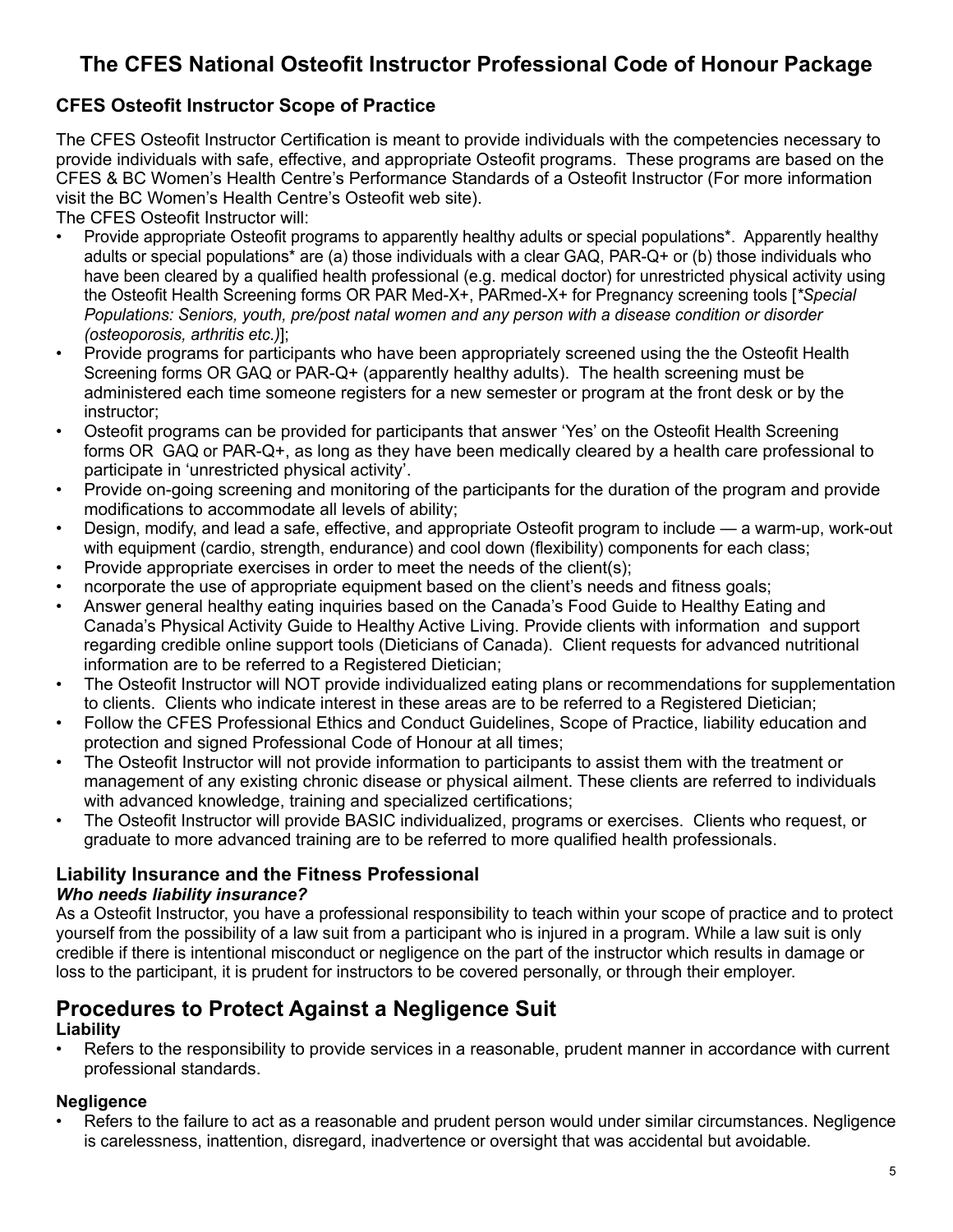## **Certification**

- Become certified as an instructor through a provincially and nationally recognized organization like CFES;
- Become certified in CPR and Fitness First Aid. Know emergency procedures for the facility and where the first aid kit is kept;
- Stay current and up to date through continuing education;
- Subscribe to a professionally recognized magazine or journal to keep up on current literature.

## **Liability Insurance**

- Study and understand legal liability and types of insurance coverage (see info on CFES website);
- Be educated on the differences between group and individual insurance policies;
- Ask questions to clearly understand when and where you need coverage and what happens when ...;
- Ensure that employers carry facility and third party liability coverage, which cover employees and also includes physical dangers (e.g. slippery floors). It is important to ask your employer what coverage is in place and obtain a copy of the policy for your records;
- Purchase personal liability insurance privately or through CFES liability provider Hub International Insurance as a certified member.
- Hub International Insurance offers CFES certified members an individual liability policy from one million to five million dollars coverage. Please be clear when purchasing this policy Hub International recommends specific professional conduct and recommends you to follow basic health screening protocols by use of the BC Women's Osteofit Health Screening forms; OR GAQ or PAR-Q+ / PARmed-X+ and PARmed-X+ for Pregnancy forms<sup>1</sup>; OR equivalent health screening forms, and to refer clients to the appropriate health/ fitness professionals where indicated to receive coverage. For further information and application Go to: http://www.canadianfitness.net/membership/insurance-info.html

## **Documentation**

• Document efforts to provide a consistently high quality of programming by: preparing and keeping individual program plans and documenting any negative situations with a participant; administering and retaining Health Screening Forms, Accident Report Forms, Needs Assessments, Evaluation Forms and keeping a journal.

## **Potential Negligence**

If you are knowledgeable and competent in planning and conducting safe Osteofit exercise sessions and programs, you will not knowingly cause damage or loss to participants; however, the following are examples of potential negligence situations:

- The Osteofit Instructor fails to give instructions in progressive steps  $4, 5$ ;
- Osteofit exercise activities are prescribed that could be considered beyond the physical working capabilities of the participant (e.g. activities that are not appropriate for the participant's age, gender or physical or emotional health);
- A Osteofit exercise session/program is allowed to proceed when a reasonably foreseeable dangerous condition exists;
- A Osteofit Instructor fails to provide adequate on-site supervision of a program (e.g. an improper supervisor-to-participant ratio exists) or fails to advise the participant of restrictions or modifications that should be followed in an unsupervised period;
- The health history screening identifies a participant who possesses a health risk and either 1) the participant is allowed to enter the Osteofit program, or 2) if participation in the Osteofit program is deemed to be acceptable for that person, an extended level of care is not provided;
- The Osteofit Instructor or program supervisor acts beyond his or her responsibilities, as defined by the terms of his or her employment;
- The participant is not made fully aware of any potential risks or dangers associated with a program;
- Any component of the Osteofit exercise program is structured or delivered in such a way that it does not meet the reasonable standard of safety that could be expected for such a program;
- The facility fails to meet accepted industry standards for safety;
- In an emergency, appropriate medical treatment is withheld, or treatment is administered that is deemed to worsen the injured person's condition;
- Faulty or damaged equipment is used;
- The Osteofit Instructor fails to terminate an exercise session when a participant exhibits signs or symptoms of physical distress.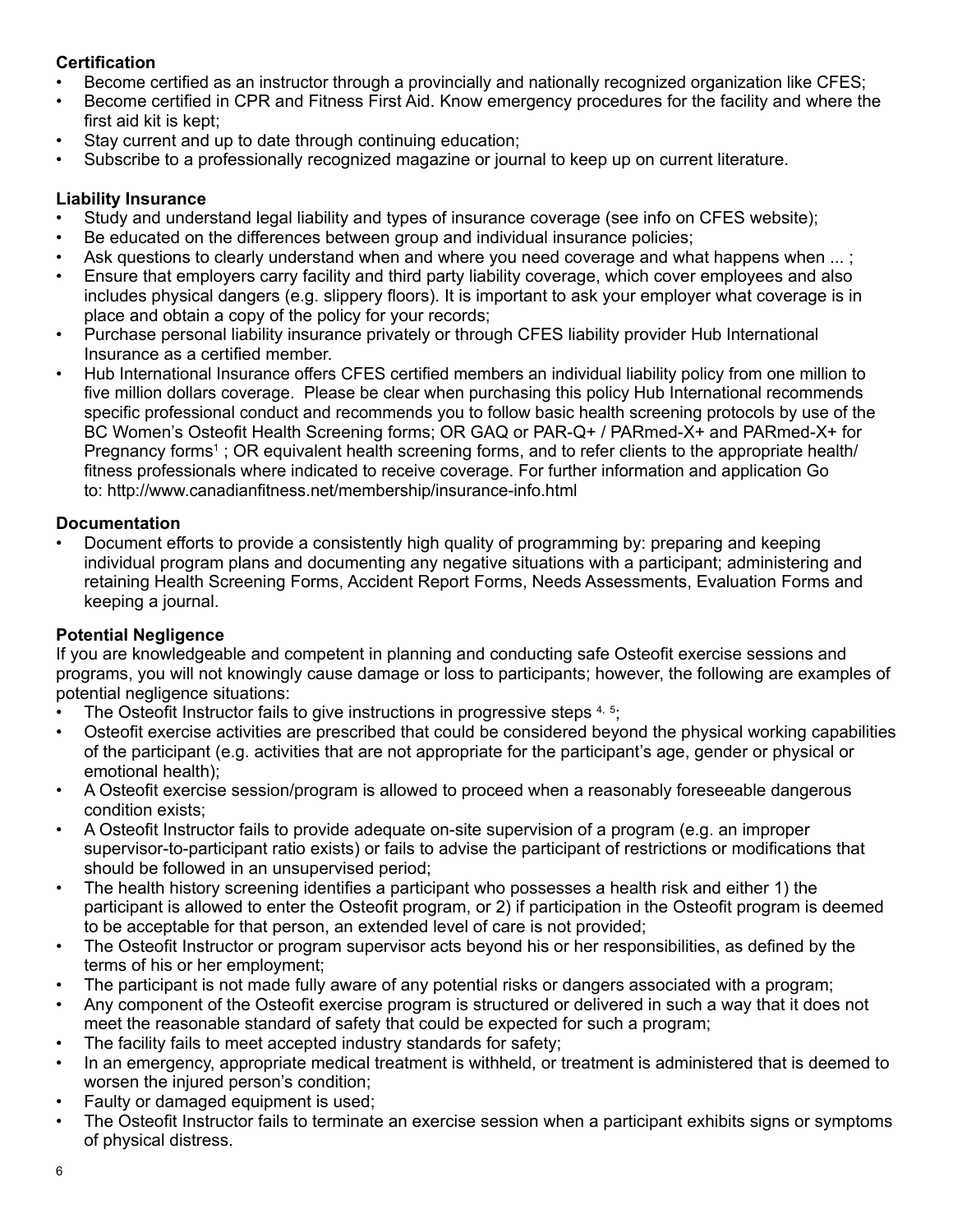## **Addendum: Adapted from BC Women's Hospital + Health Centre's Osteofit Performance Standards**

## **Principles of Exercise Training for Those with Osteoporosis**

### **Performance Standard**

The Osteofit instructor will demonstrate a basic knowledge of exercise conditioning principles for those with osteoporosis.

**Competences**: Principles of Exercise Training for those with osteoporosis

- a) Identify muscle imbalances that result from postural compromises in participants with osteoporosis.
- b) Describe and identify fracture risk and design an appropriate exercise program to meet the needs of the individual.
- c) Describe 'kyphosis' and identify muscle groups that need to be shortened or lengthened to improve this compromised posture.
- d) Identify fitness components that are specific to the training for the person with osteoporosis and addressing fall prevention. Namely, balance, posture, muscular strength, flexibility, agility, and coordination.
- e) Describe the F.I.T.T. (frequency, intensity, time, type) principle for improving each of the above components.
- f) Describe the overload principle for exercise prescription for this population.
- g) Describe the principle of specificity for exercise prescription.
- h) Describe the order of exercise for efficient and effective resistance training for this special population.
- i) Describe eccentric training principles as relevant to seniors' activities.
- j) Describe methods of adjusting levels of intensity to accommodate participants' individual fitness levels.
- k) Determine the most suitable exercise position (i.e. sitting, standing, or lying on a mat) to enable participants to perform the exercises with good core stability.
- l) Describe safe yet challenging activities to train balance, coordination, and agility.
- m) Describe objectives of an effective exercise program in improving ADL (Activities of Daily Living) for the participant with osteoporosis.
- n) Describe the importance and benefits of the flexibility and relaxation component of the Osteofit program.
- o) Describe an effective method of measuring progress and improvements in balance, functional leg strength, and mobility.

### **Impacts of Osteoporosis on Health and Lifestyle Performance Standard**

The Osteofit instructor will be able to define the condition of osteoporosis and its negative effects on independence and quality of life.

## **Competences**

- a) Summarize classifications of osteoporosis.
- b) Summarize the economic burden of this disease condition on society.
- c) dentify risk factors for osteoporosis.
- d) Summarize the treatment options for the management of osteoporosis.
- e) Identify lifestyle behaviours that can be modified to decrease the risk of falls.
- f) Describe the role of exercise in decreasing the incidence of falls.
- g) Describe age related physiological changes among older adults.

## **Basic Nutrition**

## **Performance Standard**

The Osteofit instructor will be able to explain Canada's Food Guide to Healthy Eating.

## **Competences**

- a) Using Canada's Food Guide to Healthy Eating, identify food groups, describe the main principles of the guide, and state the recommended servings per day for adults from each food group.
- b) Identify the recommended number of daily servings for each food group for healthy living.
- c) Summarize recommendations of Calcium and Vitamin D for good bone health.
- d) Identify food sources of Calcium and Vitamin D.
- e) Describe the instructor's professional limitations when discussing nutritional information with participants.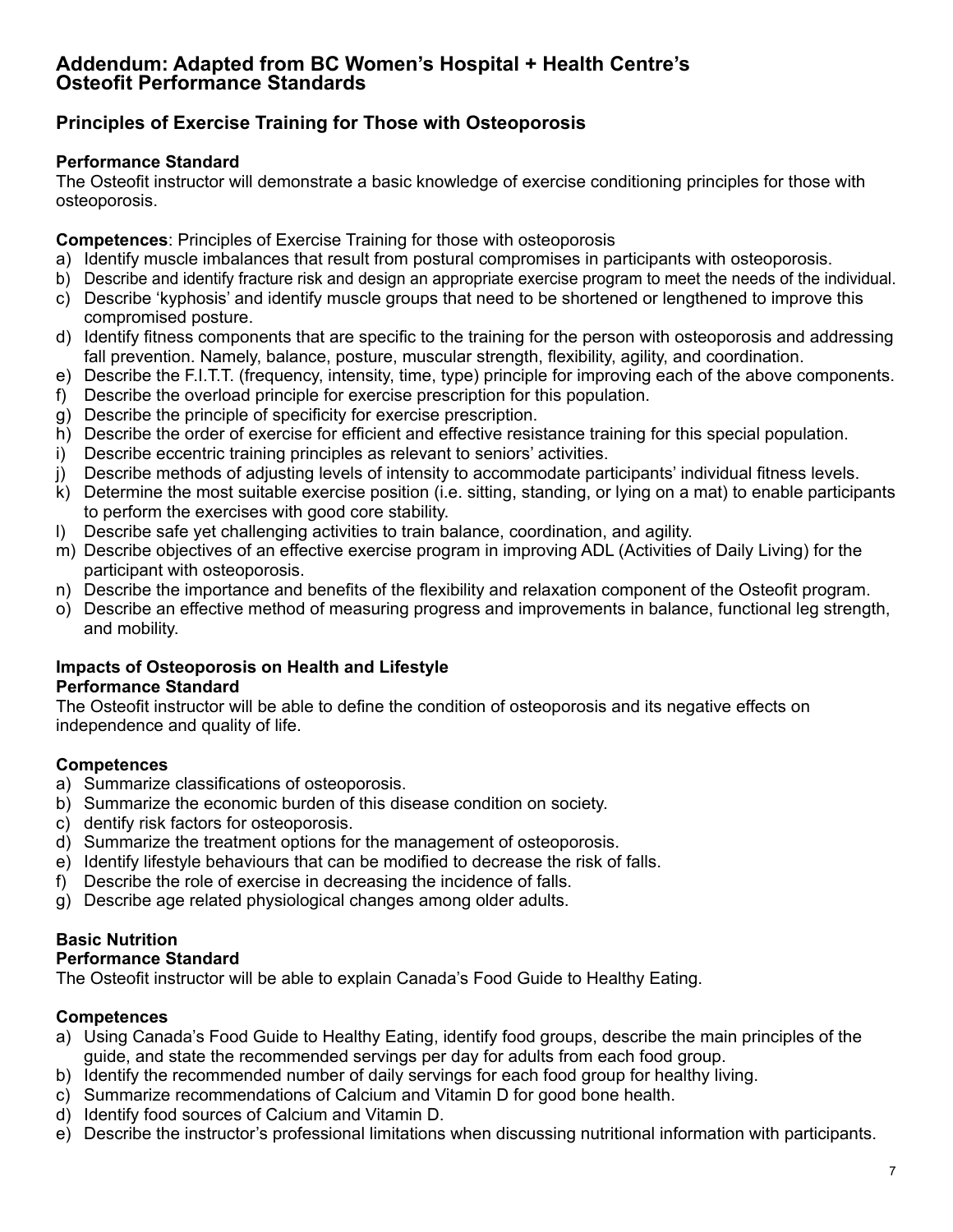## **Exercise Analysis and Risk Management**

## **Performance Standard**

The Osteofit instructor will exemplify and demonstrate safety in all aspects of planning and delivery of the Osteofit program as well as demonstrate methods for preventing and managing injuries.

### **Competences**:

- a) Describe and demonstrate spine stabilizing techniques during exercise delivery.
- b) Give precautions for safe transitions between sitting, standing, getting to and up from floor for mat exercise, and transitioning from supine to prone maintaining spine stability.
- c) Give precautions for safe lifting and bending to retrieve and or move equipment used in the exercises (chairs, resistance equipment, balls etc.).
- d) For a given exercise, analyze its intended purpose, potential risks to joint structures, and provide modifications or alternative exercises.
- e) Describe and demonstrate correct body alignment.
- f) Demonstrate the principle of exercise progression for a given muscle group.
- g) Implement the principle of specificity to effectively select the appropriate exercise option for participants' level of ability.
- h) Identify exercises which have the potential to cause injury.
- i) Identify activities with high risk for falling.
- j) Describe the responsibilities and legal liabilities of the instructor / facility associated with a participant's personal injury and specific medical background, and physical activity screening methods (i.e. Prescreening methods, such as the BC Women's Osteofit Health Screening forms; OR GAQ or PAR-Q+ / PARmed-X+ and PARmed-X+ for Pregnancy forms<sup>1</sup>; OR equivalent health screening forms).
- k) Give precautionary measures for beginning exercise participants that are designed to prevent injury and increase safety for all components of fitness.
- l) Know the set of emergency procedures for the facility and the employer. (i.e. first aid, support procedures, medical referral procedures, and follow-up).
- m) Describe the Osteofit instructors' professional limitations regarding the physical activity participation of adults who are not apparently healthy.
- n) Describe the Osteofit instructors' professional limitations for providing information on medical conditions and nutrition.